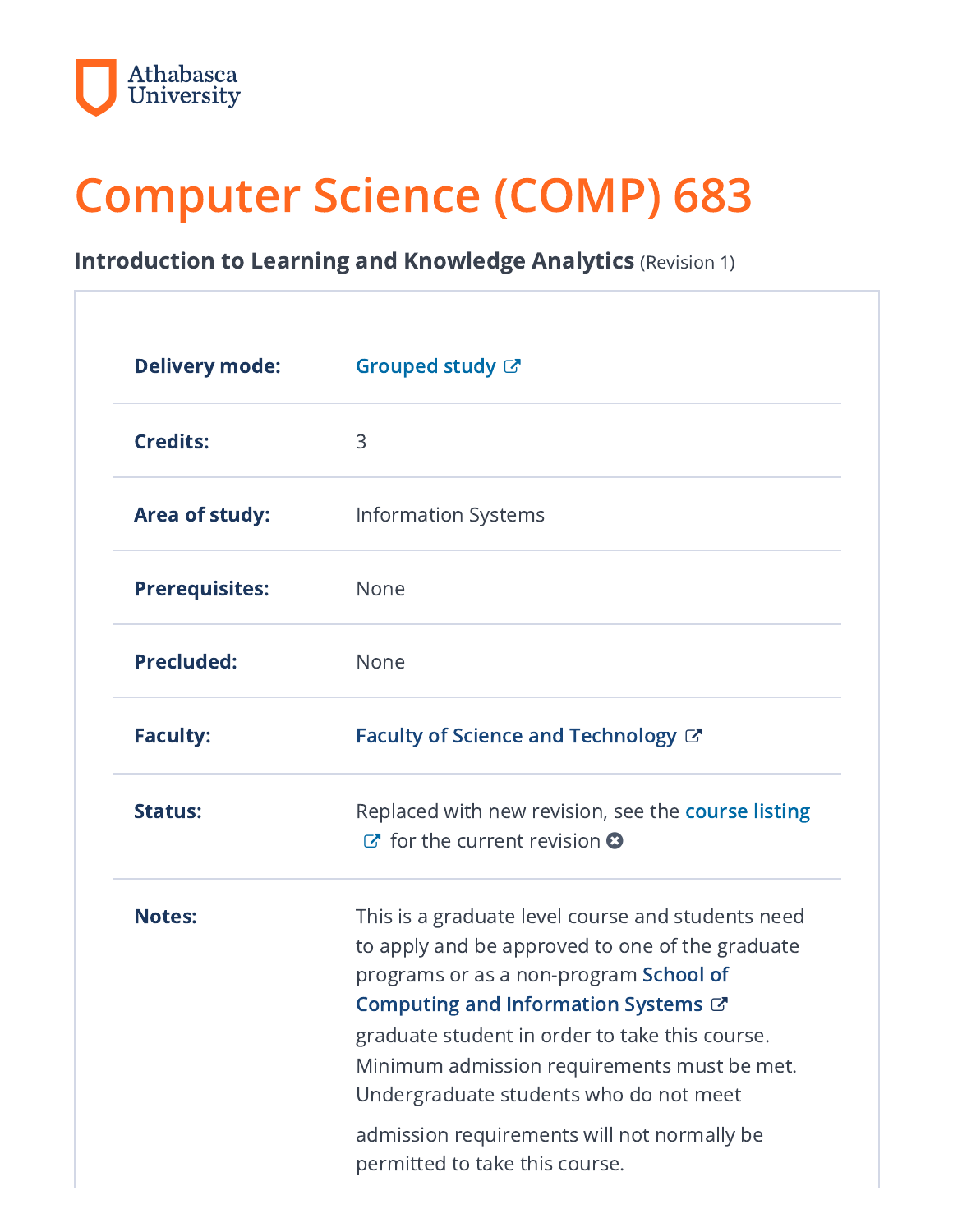# **Overview**

The growth of data overwhelms those who try to make sense of it. This concern is particularly evident in complex knowledge-intensive organizations. Learning institutions and corporations often don't pay attention to the data trails that learners create in the process of accessing learning materials, interacting with educators and peers, and creating new content. In an age where institutions are under growing pressure to adjust and adapt rapidly, learning and knowledge analytics hold opportunities for improved decisionmaking and planning at institutions levels.

Advances in knowledge modeling and representation, the semantic web, data mining, analytics, and open data form a foundation for new approaches of knowledge development and analysis. The technical complexity of this field is paralleled by a transition within schools and organizations to consider the full spectrum of learning (education, work place learning, informal learning) while transitioning to social and networked learning models. These technical, pedagogical, and social domains are amplified when they are considered in relation to one another – a foundational philosophy of this course.

Introduction to Learning and Knowledge Analytics 2011 is an overview course detailing the role of analytics in learning and knowledge development. Most of the topics do not require advanced statistical methods or technical skills.

## **Outline**

This course will introduce learners to how information quantity alters its qualitative attributes. In the early 1970's, PW Anderson stated that "more is different". Throughout this course, discussion will centre on how abundance of information requires new technologies and analysis methods in order to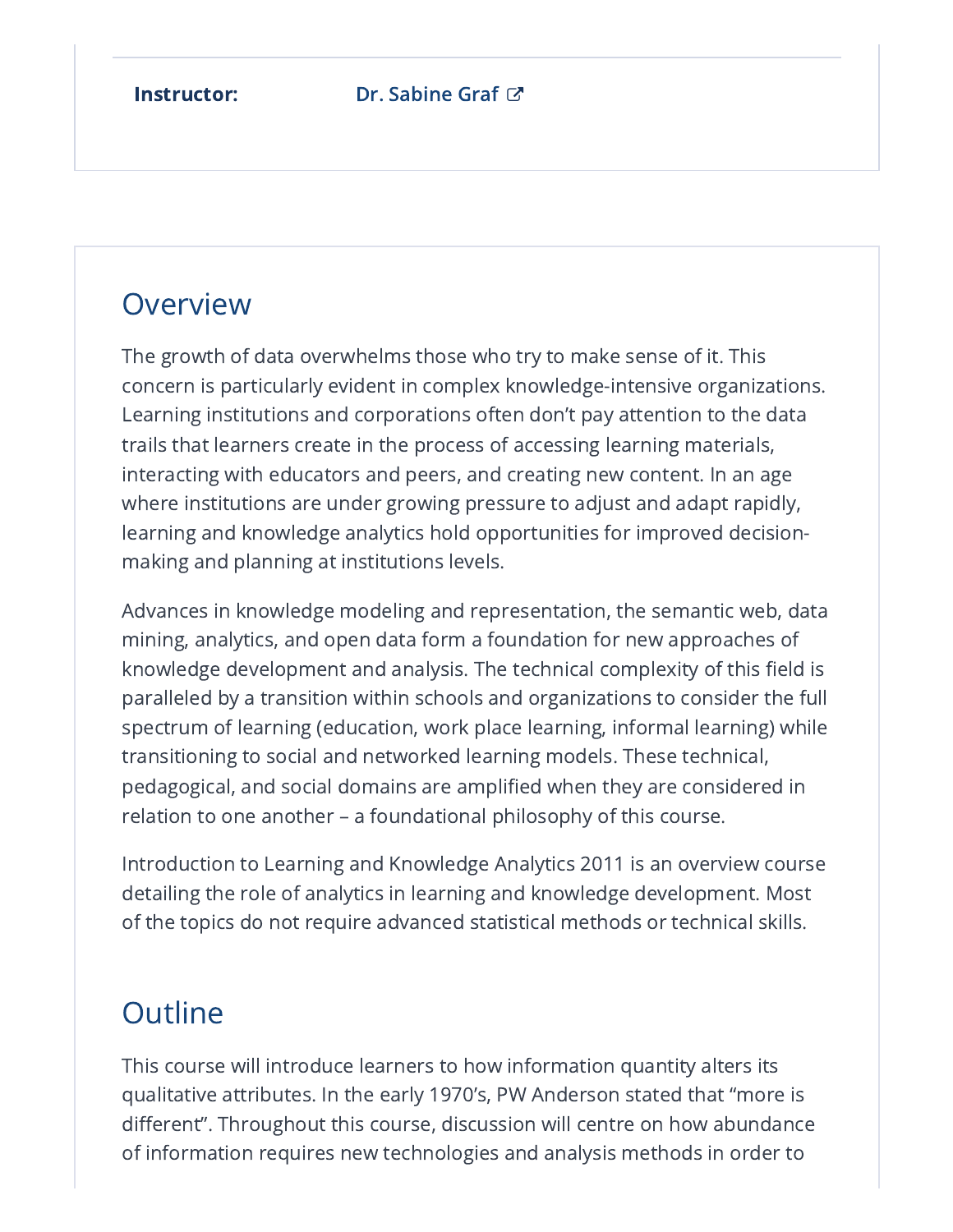decide and act meaningfully. Concepts of wayfinding and sensemaking in complex settings will be addressed through emerging technologies, social networks, and analysis methods. Additionally, learners will be asked to consider organizational and cultural barriers that hamper analytics-based decision-making in companies.

#### Learning outcomes

Upon successful completion of this course, you should be able to

- $\bullet~$  define learning and knowledge analytics and detail how these differ from  $\,$ educational data mining.
- map the developments of technologies and practices that influence learning and knowledge analytics as well as developments and trends peripheral to the field.
- $\bullet~$  evaluate prominent analytics methods and tools and determine appropriate contexts where the methods would be most effective.
- describe how "big data" and data-driven decision making differ from traditional decision making and the potential implications of this transition in education, training, and general organizational functioning.
- $\bullet~$  evaluate "intelligent curriculum" as a basis for future content development and its connection to analytics.
- $\bullet~$  design and implement a model deploying learning analytics relating to a course or specific area of study.
- $\bullet~$  evaluate the potential impact of the semantic web and linked data on the development of learning resources and curriculum.
- detail various principles that organizational leaders need to consider in order to roll out an integrated knowledge and learning analytics model in an organizational setting.
- describe and evaluate developing trends in learning and knowledge analytics and determine their potential impact on teaching, learning, and organizational knowledge.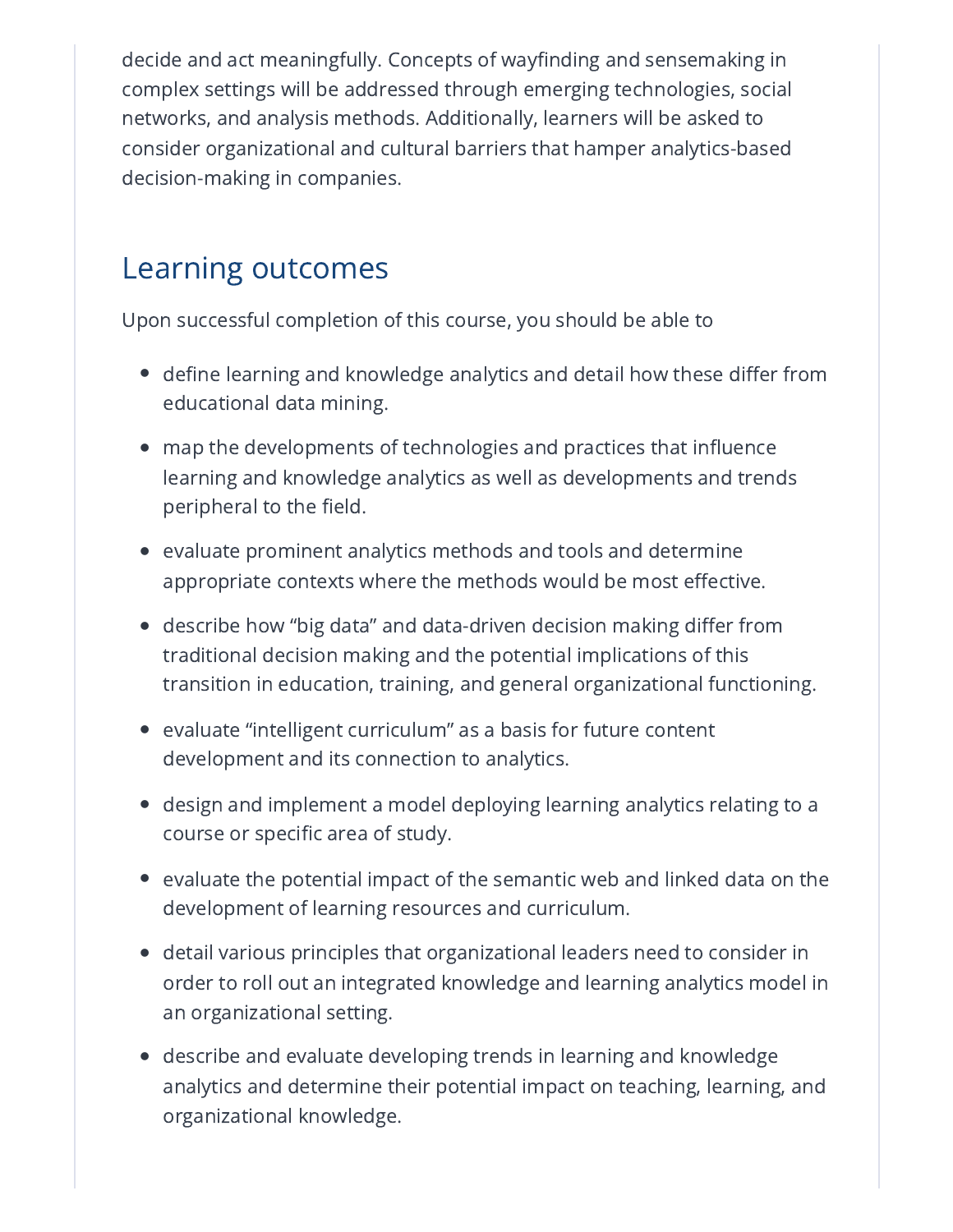# Evaluation

To **[receive](http://calendar.athabascau.ca/grad/current/additional/grad-glossary.php#credit) credit**  $\mathbb{Z}^{\bullet}$  for COMP 683, you must achieve a cumulative course grade of **B- (70 [percent](https://ous.athabascau.ca/policy/registry/graduategrading.pdf)**  $\boxtimes$  ) or better, and must achieve an average grade of at least 60% on the assignments and 60% on the final project. Your cumulative course grade will be based on the following assessment.

T.

| <b>Activity</b>                       | Weight |
|---------------------------------------|--------|
| <b>Participation Analysis</b>         | 20%    |
| Project 1 - Analytics Model           | 40%    |
| <b>Concept Map</b>                    | 20%    |
| Project 2 - Technique and Tool Matrix | 20%    |
| <b>Total</b>                          | 100%   |

## **Materials**

All course resources will be open and online, utilizing the conference proceedings from the Learning and Knowledge Analytics and Educational Data Mining conferences.

Optional readings are provided, some of which may require access through AU Library databases.

Video recordings of presentations from LAK11

Additional analytics resources will be posted here: <https://www.diigo.com/profile/gsiemens/analytics>  $\mathbb{Z}^r$  as well as the course tag within the Landing.

Course Materials - Other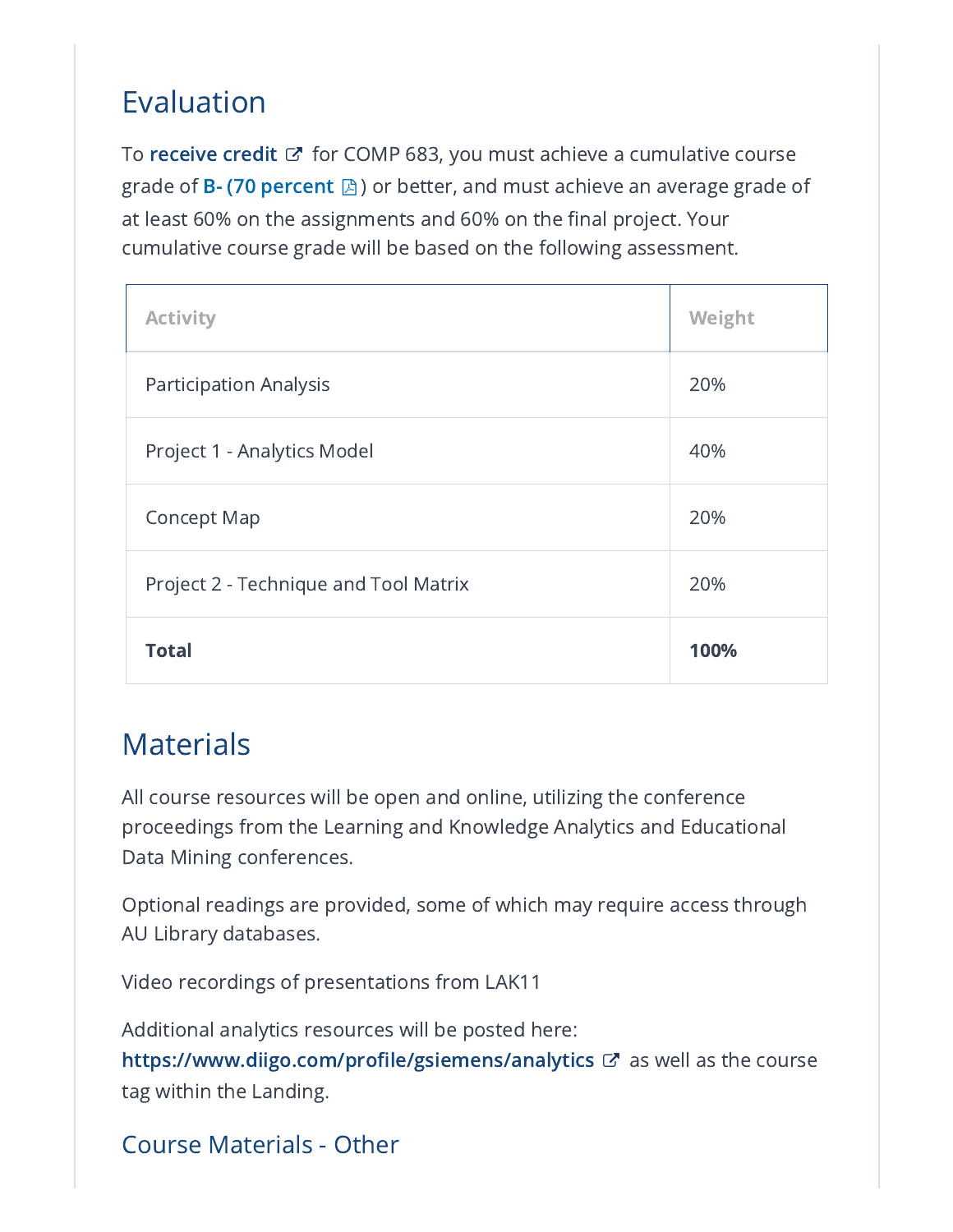The remainder of the learning materials for COMP 683 are delivered through Athabasca University's learning management system (LMS), Moodle. Online course materials include discussion forums, learning materials, and assignments. Assignments will be submitted online.

- 1. *Computer Science 683Study Guide*
- **2.** Detailed descriptions of the requirements for the individual tutor-marked assignments
- 3. A course evaluation form

#### Course Workload

This course schedule is based on working approximately 15 hours per week, so this would best translate into (per week):

Readings (12 hrs) / Synthesis and/or exercises (3 hrs)

#### Special Course Features

Computer Science 683 is offered by computer mediated communications (CMC) mode, and can be completed at the student's workplace or home.

## Important links

- > Future Course [Offerings](https://www.athabascau.ca/science-and-technology/resources/school-of-computing-information-systems/master-of-science-in-information-systems/master-of-science-in-information-systems-course-offerings.html)  $C^*$
- $\triangleright$  [Important](https://www.athabascau.ca/calendar/graduate/fst/master-of-science-in-information-systems.html#academicschedule) Dates and Deadlines  $\mathbb{Z}$
- **> MScIS Contact [Information](https://www.athabascau.ca/science-and-technology/about/contact-us.html) C'**

Athabasca University reserves the right to amend course outlines occasionally and without notice. Courses offered by other delivery methods may vary from their individualized study counterparts.